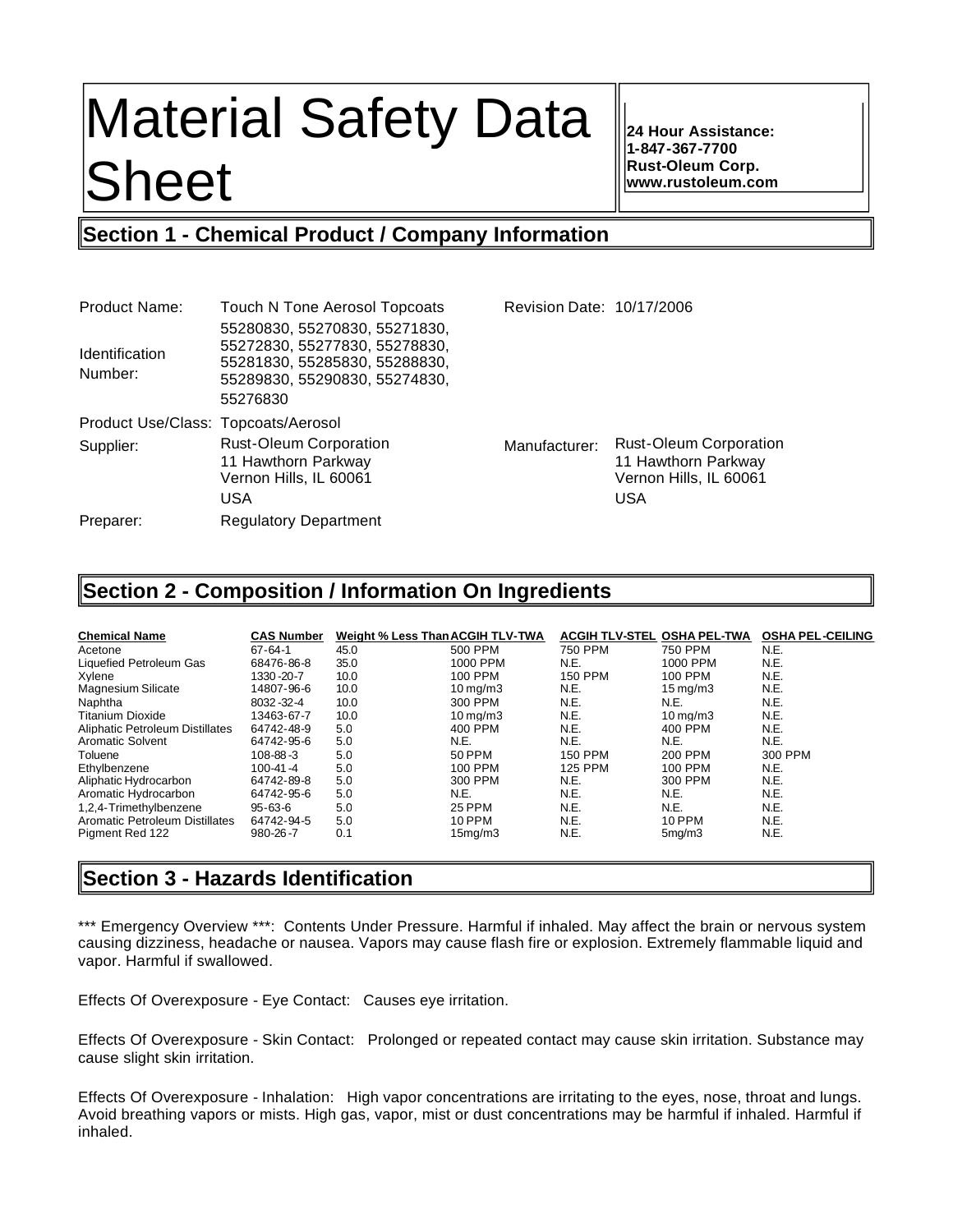Effects Of Overexposure - Ingestion: Aspiration hazard if swallowed; can enter lungs and cause damage. Substance may be harmful if swallowed.

Effects Of Overexposure - Chronic Hazards: IARC lists Ethylbenzene as a possible human carcinogen (group 2B). May cause central nervous system disorder (e,g.,narcosis involving a loss of coordination, weakness, fatigue, mental confusion, and blurred vision) and/or damage. Reports have associated repeated and prolonged occupational overexposure to solvents with permanent brain and nervous system damage. Overexposure to xylene in laboratory animals has been associated with liver abnormalities, kidney, lung, spleen, eye and blood damage as well as reproductive disorders. Effects in humans, due to chronic overexposure, have included liver, cardiac abnormalities and nervous system damage. Overexposure to toluene in laboratory animals has been associated with liver abnormalities, kidney, lung and spleen damage. Effects in humans have included liver and cardiac abnormalities.

Primary Route(s) Of Entry: Skin Contact, Inhalation, Eye Contact

# **Section 4 - First Aid Measures**

First Aid - Eye Contact: Hold eyelids apart and flush with plenty of water for at least 15 minutes. Get medical attention.

First Aid - Skin Contact: Wash with soap and water. Get medical attention if irritation develops or persists.

First Aid - Inhalation: If you experience difficulty in breathing, leave the area to obtain fresh air. If continued difficulty is experienced, get medical assistance immediately.

First Aid - Ingestion: Aspiration hazard: Do not induce vomiting or give anything by mouth because this material can enter the lungs and cause severe lung damage. Get immediate medical attention.

# **Section 5 - Fire Fighting Measures**

Flash Point: -156 F LOWER EXPLOSIVE LIMIT: 0.7 % (Setaflash) UPPER EXPLOSIVE LIMIT : 32.5 %

Extinguishing Media: Dry Chemical, Foam, Water Fog

Unusual Fire And Explosion Hazards: Perforation of the pressurized container may cause bursting of the can. Water spray may be ineffective. Closed containers may explode when exposed to extreme heat. FLASH POINT IS LESS THAN 20 °. F. - EXTREMELY FLAMMABLE LIQUID AND VAPOR! Vapors may form explosive mixtures with air. Vapors can travel to a source of ignition and flash back. Keep containers tightly closed. Isolate from heat, electrical equipment, sparks and open flame.

Special Firefighting Procedures: Evacuate area and fight fire from a safe distance.

# **Section 6 - Accidental Release Measures**

Steps To Be Taken If Material Is Released Or Spilled: Remove all sources of ignition, ventilate area and remove with inert absorbent and non-sparking tools. Contain spilled liquid with sand or earth. DO NOT use combustible materials such as sawdust. Dispose of according to local, state (provincial) and federal regulations. Do not incinerate closed containers.

# **Section 7 - Handling And Storage**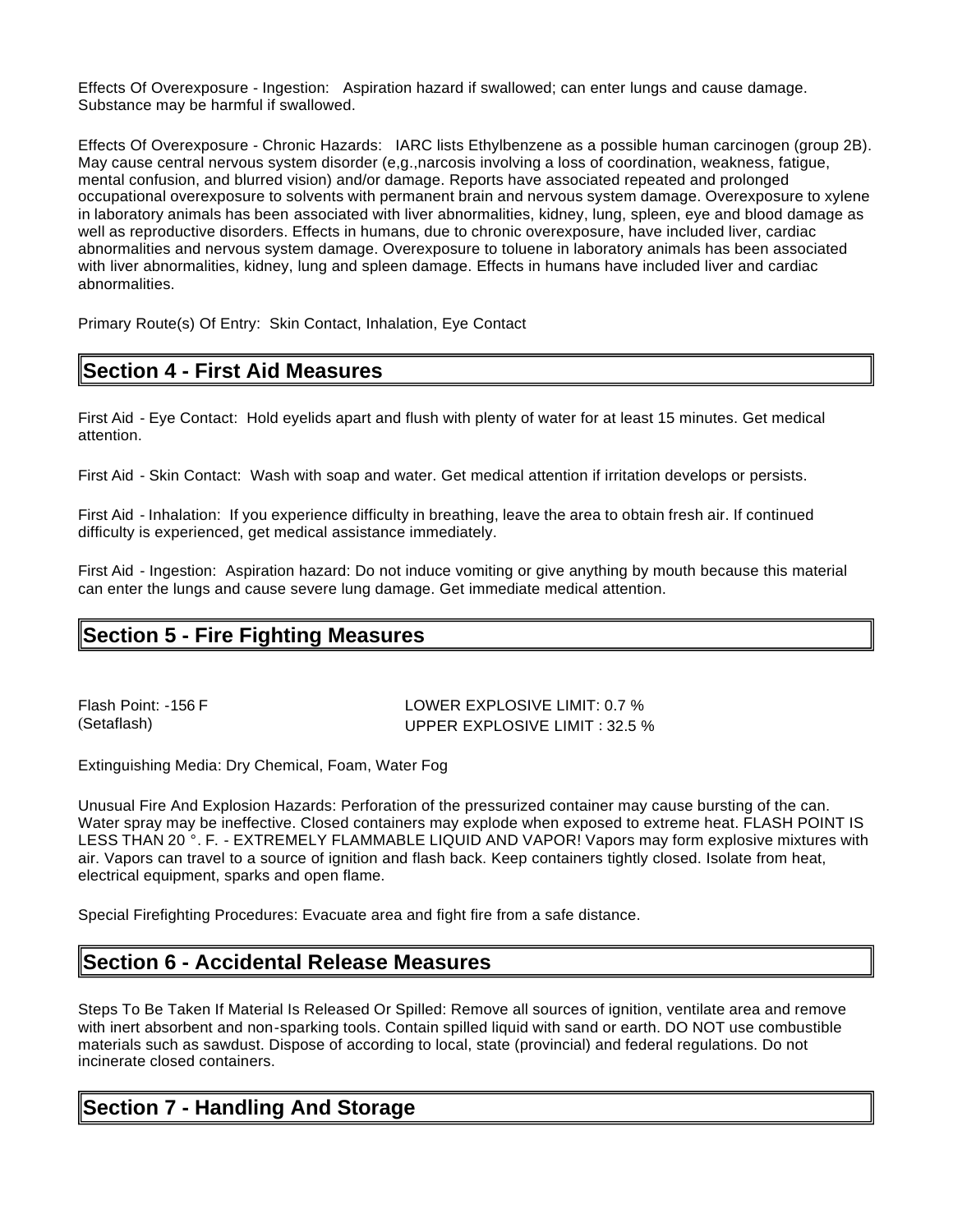Handling: Wash hands before eating. Use only in a well -ventilated area. Wash thoroughly after handling. Avoid breathing vapor or mist. Follow all MSDS/label precautions even after container is emptied because it may retain product residues.

Storage: Do not store above 120 ° F. Store large quantities in buildings designed and protected for storage of NFPA Class I flammable liquids. Keep containers tightly closed. Isolate from heat, electrical equipment, sparks and open flame. Contents under pressure. Do not expose to heat or store above 120 ° F.

# **Section 8 - Exposure Controls / Personal Protection**

Engineering Controls: Prevent build-up of vapors by opening all doors and windows to achieve cross -ventilation. Use process enclosures, local exhaust ventilation, or other engineering controls to control airborne levels below recommended exposure limits. Use explosion-proof ventilation equipment.

Respiratory Protection: A NIOSH/MSHA approved air purifying respirator with an organic vapor cartridge or canister may be permissible under certain circumstances where airborne concentrations are expected to exceed exposure limits.

Protection provided by air purifying respirators is limited. Use a positive pressure air supplied respirator if there is any potential for an uncontrolled release, exposure levels are not known, or any other circumstances where air purifying respirators may not provide adequate protection. A respiratory protection program that meets OSHA 1910.134 and ANSI Z88.2 requirements must be followed whenever workplace conditions warrant a respirator's use.

Skin Protection: Nitrile or Neoprene gloves may afford adequate skin protection. Use impervious gloves to prevent skin contact and absorption of this material through the skin.

Eye Protection: Use safety eyewear designed to protect against splash of liquids.

Other protective equipment: Refer to safety supervisor or industrial hygienist for further information regarding personal protective equipment and its application.

Hygienic Practices: Wash thoroughly with soap and water before eating, drinking or smoking.

## **Section 9 - Physical And Chemical Properties**

Boiling Range: 434 - 999 F And Theory Capor Density: The Heavier than air Odor: Solvent Like Codor Threshold: ND Solubility in H2O: Slight Freeze Point: ND ND Specific Gravity: 0.7330 Vapor Pressure: Network and the extent of the extent of the PH: NET AND NET AND NET AND NET AND NET A RESERVE A SECTION AND NET AND NET AND NET AND NET AND NET AND NET AND NET AND NET AND NET AND NET AND NET AND NET AND NE Physical State: Liquid

Appearance: Liquid Liquid Evaporation Rate: Faster than Ether

(See section 16 for abbreviation legend)

## **Section 10 - Stability And Reactivity**

Conditions To Avoid: Avoid temperatures above 120 ° F. Avoid all possible sources of ignition.

Incompatibility: Incompatible with strong oxidizing agents, strong acids and strong alkalies.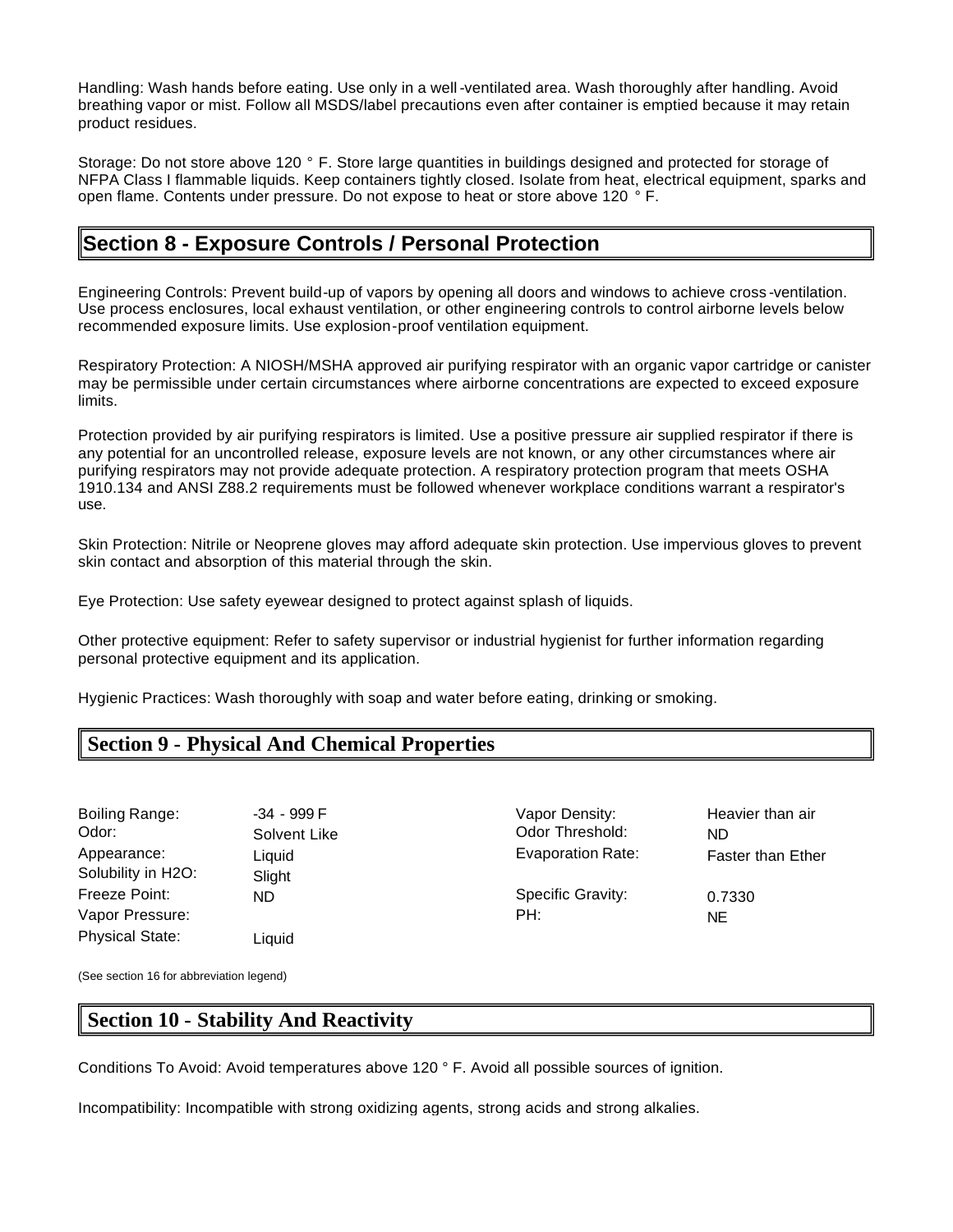Hazardous Decomposition: When heated to decomposition, it emits acrid smoke and irritating fumes. By open flame, carbon monoxide and carbon dioxide.

Hazardous Polymerization: Will not occur under normal conditions.

Stability: This product is stable under normal storage conditions.

## **Section 11 - Toxicological Information**

| Product LD50: ND                      | Product LC50: ND                             |                         |
|---------------------------------------|----------------------------------------------|-------------------------|
| <b>Chemical Name</b>                  | LD50                                         | <b>LC50</b>             |
| Acetone                               | N.D.                                         | N.D.                    |
| Liquefied Petroleum Gas               | N.D.                                         | N.D.                    |
| Xylene                                | N.D.                                         | N.D.                    |
| Magnesium Silicate                    | N.D.                                         | TCLo:11mg/m3 inh.       |
| Naphtha                               | >5000 mg/kg (ORAL, RAT)N.D.                  |                         |
| <b>Titanium Dioxide</b>               | $>7500$ mg/kg (ORAL, RAT)N.D.                |                         |
| Aliphatic Petroleum Distillates       | N.D.                                         | N.D.                    |
| <b>Aromatic Solvent</b>               | 4700 mg/kg (ORAL, RAT) 3670 mg/kg (INH, RAT) |                         |
| Toluene                               | N.D.                                         | N.D.                    |
| Ethylbenzene                          | 3500 mg/kg (ORAL, RAT) N.D.                  |                         |
| Aliphatic Hydrocarbon                 | N.D.                                         | N.D.                    |
| Aromatic Hydrocarbon                  | N.D.                                         | N.D.                    |
| 1,2,4-Trimethylbenzene                | N.D.                                         | 18000 mg/m3 (RAT, 4 HR) |
| <b>Aromatic Petroleum Distillates</b> | 4900 mg/kg (ORAL, RAT) N.D.                  |                         |
| Pigment Red 122                       | N.D.                                         | N.D.                    |

## **Section 12 - Ecological Information**

Ecological Information: Product is a mixture of listed components.

## **Section 13 - Disposal Information**

Disposal Information: Dispose of material in accordance to local, state and federal regulations and ordinances. Do not allow to enter storm drains or sewer systems.

## **Section 14 - Transportation Information**

| <b>DOT Proper Shipping Name:</b> | Aerosol |
|----------------------------------|---------|
| <b>DOT Technical Name:</b>       |         |
| DOT Hazard Class:                | 21      |
| DOT UN/NA Number:                | UN1950  |

اه Packing Group: Hazard Subclass: ---Resp. Guide Page: 126

# **Section 15 - Regulatory Information**

#### **CERCLA - SARA Hazard Category**

This product has been reviewed according to the EPA "Hazard Categories" promulgated under Sections 311and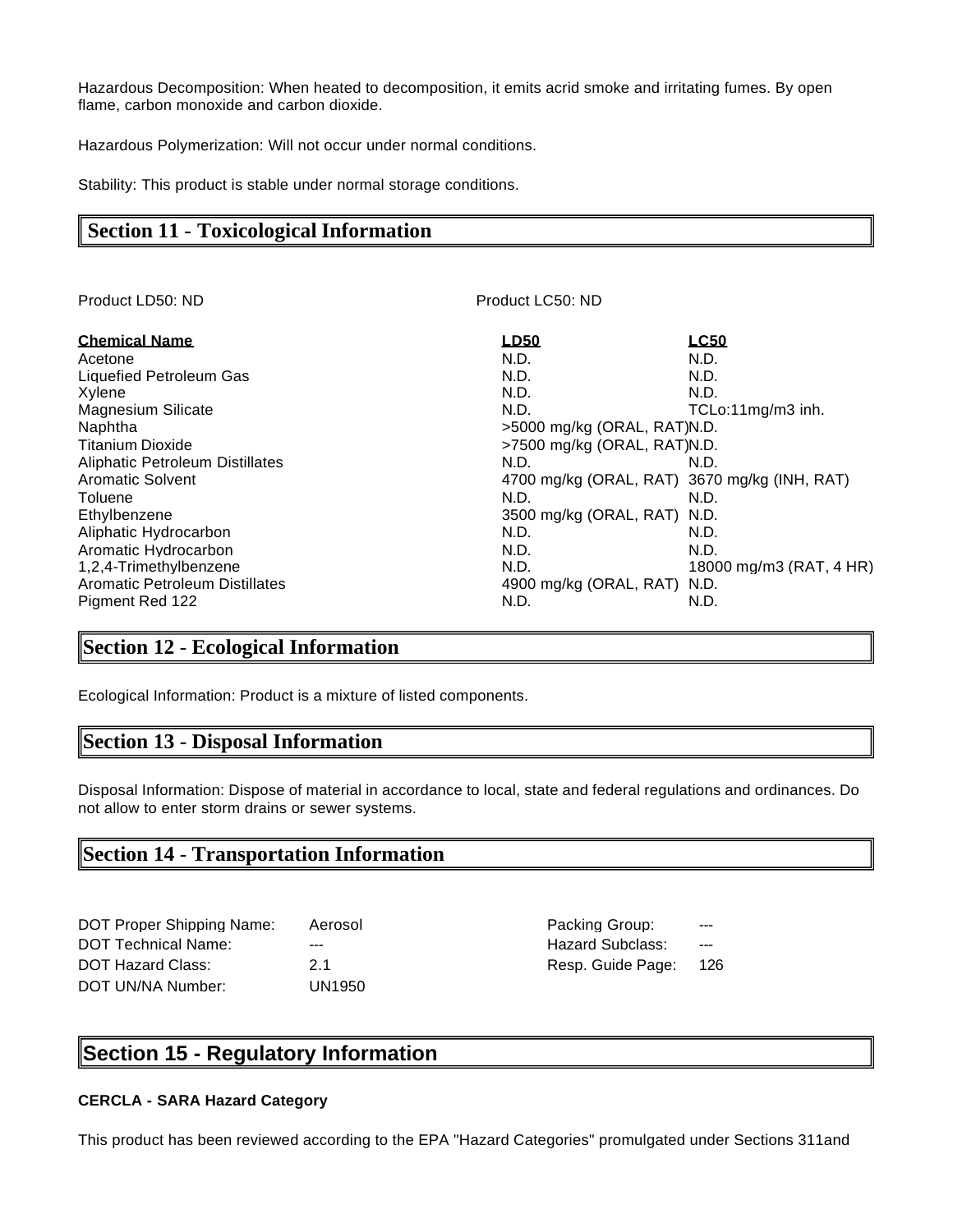312 of the Superfund Amendment and Reauthorization Act of 1986 (SARA Title III) and is considered, under applicable definitions, to meet the following categories:

#### IMMEDIATE HEALTH HAZARD, CHRONIC HEALTH HAZARD, FIRE HAZARD

#### **SARA Section 313:**

Listed below are the substances (if any) contained in this product that are subject to the reporting requirements of Section 313 of Title III of the Superfund Amendment and Reauthorization Act of 1986 and 40 CFR part 372:

#### **Chemical Name CAS Number** Xylene 1330-20-7 Toluene 108-88-3 Ethylbenzene 100-41-4 1,2,4-Trimethylbenzene 95-63-6 Aromatic Petroleum Distillates 64742-94-5

#### **Toxic Substances Control Act:**

Listed below are the substances (if any) contained in this product that are subject to the reporting requirements of TSCA 12(B) if exported from the United States:

None known

## **U.S. State Regulations: As follows -**

#### **New Jersey Right-to-Know:**

The following materials are non-hazardous, but are among the top five components in this product.

## **Chemical Name CAS Number**

Modified Alkyd PROPRIETARY

#### **Pennsylvania Right-to-Know:**

The following non-hazardous ingredients are present in the product at greater than 3%.

**Chemical Name CAS Number** Barium Sulfate 7727-43-7

PROPRIETARY

#### **California Proposition 65:**

WARNING! This product contains a chemical(s) known by the State of California to cause cancer.

WARNING! This product contains a chemical(s) known to the state of California to cause birth defects or other reproductive harm.

## **International Regulations: As follows -**

#### **CANADIAN WHMIS:**

This MSDS has been prepared in compliance with Controlled Product Regulations except for the use of the 16 headings.